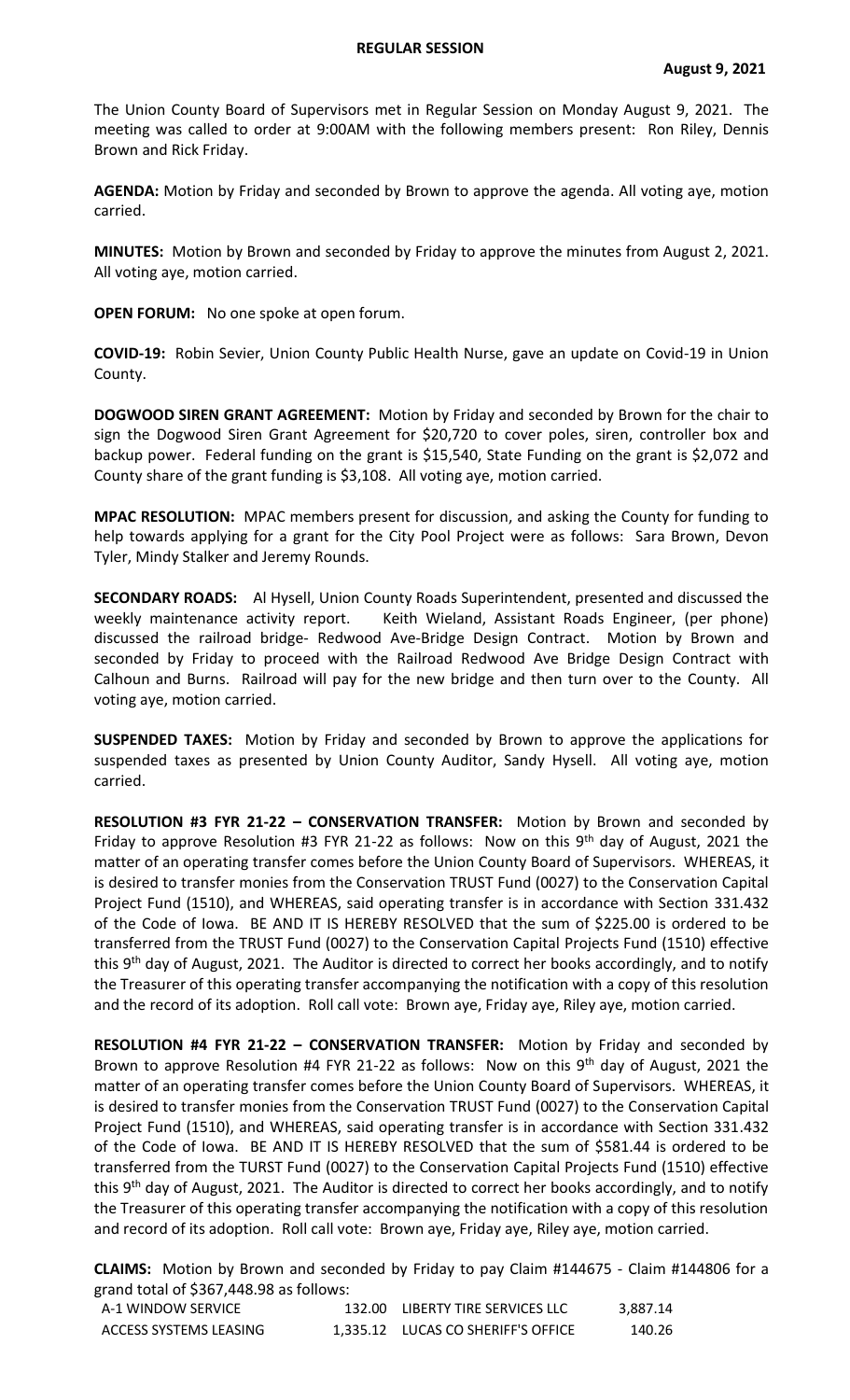| <b>ACCESS SYSTEMS</b>                                 | 3,571.42  | LYNAM LAWN CARE                                   | 4,118.52          |
|-------------------------------------------------------|-----------|---------------------------------------------------|-------------------|
| <b>ADAIR CO SHERIFF OFFICE</b>                        | 67.28     | <b>MADISON ENTERPRISES</b>                        | 300.00            |
| ADAMS CO SHERIFFS OFFICE                              | 7,169.00  | MAIL SERVICES LLC                                 | 490.00            |
| ADVANCED AG SEED LLC                                  | 143.75    | <b>MAINSTAY SYSTEMS INC</b>                       | 390.00            |
| <b>AFTON STAR ENTERPRISE</b>                          | 863.74    | <b>MALLOY REPORTING SERV</b>                      | 175.00            |
| <b>AGRIVISION GROUP LLC</b>                           | 2,330.08  | MASTERCARD/ISSB                                   | 1,235.26          |
| AKIN BUILDING CENTER                                  | 519.50    | MEDIACOM                                          | 480.84            |
| <b>ALLIANT ENERGY</b>                                 | 5,761.53  | MEDICAP PHARMACY                                  | 7.22              |
| <b>ALPHABET SIGNS</b>                                 | 332.40    | <b>METRO WASTE AUTHORITY</b>                      | 30,903.54         |
| ARNOLD MOTOR SUPPLY                                   | 42.74     | MMIT BUSINESS SOLUTIONS                           | 62.00             |
| <b>BIG BOYZ TOYZ INC</b>                              | 256.50    | <b>MURPHY TRACTOR &amp; EQUIP</b>                 | 120,667.15        |
| <b>BM SALES</b>                                       | 680.00    | <b>NAPA</b>                                       | 4,701.45          |
| <b>BOMGAARS</b>                                       | 13.90     | <b>NEW HORIZONS</b>                               | 6,880.00          |
| <b>BRETT STREET POWERWASHING</b>                      | 450.00    | <b>NORSOLV SYSTEMS ENVIRON</b>                    | 168.95            |
| <b>CALHOUN-BURNS &amp; ASSOC</b>                      | 781.10    | <b>NORTH RISK PARTNERS</b>                        | 189.55            |
| <b>CENTURY LINK</b>                                   | 114.93    | NOSEKABEL, LORI                                   | 193.70            |
| <b>CHAT MOBILITY</b>                                  | 97.32     | OFFICE MACHINES CO                                | 328.27            |
| <b>CHOICE INC</b>                                     | 1,850.88  | OHALLORAN INTERNATIONAL                           | 146.90            |
| <b>CINTAS CORP</b>                                    | 125.71    | PITNEY BOWES INC                                  | 355.24            |
| <b>CITY LAUNDERING CO</b>                             | 401.32    | POKORNY BP & AUTOMOTIVE                           | 89.70             |
| <b>CITY OF AFTON</b>                                  | 27.85     | POLK CO SHERIFFS OFFICE                           | 71.20             |
| <b>CLARKE CO AUDITOR</b>                              | 353.48    | <b>QUALITY GLASS CO</b>                           | 95.00             |
| <b>CLARKE CO SHERIFFS OFFICE</b>                      | 33.00     | RED OAK WELDING SUPPLIES                          | 146.90            |
| <b>COUNSEL OFFICE &amp; DOCUMENT</b>                  | 254.69    | RINGGOLD CO PUBLIC HLTH                           | 1,124.16          |
| <b>CRESTON MUNICIPAL UTILITIES</b>                    | 109.91    | RIPPERGER AUTO REPAIR                             | 15.00             |
| <b>CRESTON PUBLISHING CO</b>                          | 998.03    | <b>RONS PEST SOLUTIONS</b>                        | 225.00            |
| <b>CULLIGAN WATER</b>                                 | 87.15     | ST LOUIS UNIVERSITY CME                           |                   |
| D & D MOWING                                          | 225.00    | <b>SCC NETWORKS</b>                               | 1,300.00<br>41.70 |
| <b>DES MOINES STAMP</b>                               | 38.40     | SCHILDBERG CONSTRUCTION                           |                   |
| <b>ELECTRONIC ENGINEERING</b>                         | 724.80    | SCHNEIDER GEOSPATIAL LLC                          | 29,678.25         |
| <b>EVORA CONSULTING LTD</b>                           |           |                                                   | 1,650.00          |
|                                                       |           | 9,216.60 SERVICE TECHS INC<br><b>SHRED-IT USA</b> | 67.14             |
| <b>FAREWAY STORES</b><br><b>FARMERS ELECTRIC COOP</b> | 63.77     |                                                   | 85.00             |
|                                                       | 4,909.27  | SIDDENS, TERI                                     | 25.00             |
| <b>FASTENAL COMPANY</b>                               | 1,435.01  | SIOUX SALES CO                                    | 114.95            |
| <b>FIRST COMMUNICATIONS</b>                           | 30.53     | <b>SNAP-ON INDUSTRIES</b>                         | 18.21             |
| <b>FRANKS SERVICE</b>                                 | 2,549.11  | <b>SIRWA</b>                                      | 36.57             |
| <b>FREDRICKSEN MEMORIALS</b>                          | 581.44    | <b>STALKER CHEVROLET</b>                          | 387.04            |
| <b>GATR TRUCK CENTER</b>                              | 390.23    | THATCHER, CARL V                                  | 50.00             |
| <b>GOOBS REPAIR INC</b>                               | 115.00    | THE ADAMS CO FREEPRESS                            | 39.39             |
| <b>GREATAMERICA FINANCIAL SERV</b>                    | 98.74     | THE HOME DEPOT PRO                                | 783.57            |
| <b>GRMC</b>                                           | 4,214.73  | THE LAW SHOP                                      | 144.90            |
| <b>GREEN VALLEY PEST CONTROL</b>                      | 127.00    | TIM HILDRETH CO INC                               | 1,241.17          |
| <b>GRP &amp; ASSOCIATES INC</b>                       | 230.00    | <b>TRACTOR SUPPLY CO</b>                          | 29.99             |
| HANSEN, BRUCE                                         | 50.00     | <b>TRASH TRANSIT</b>                              | 55,298.75         |
| <b>HARRISON TRUCK CENTERS</b>                         | 430.90    | <b>TRUE VALUE</b>                                 | 96.96             |
| <b>HEARTLAND TIRE &amp; AUTO</b>                      | 284.75    | <b>TWISTED OAKS CONSULTING</b>                    | 210.00            |
| HI CREST INC                                          | 20.00     | UNI ROADSIDE PROGRAM                              | 95.00             |
| HOTSY CLEANING SYSTEMS                                | 320.00    | UNION COUNTY AUDITOR                              | 4,900.00          |
| HUSBAND, AMANDA                                       | 25.00     | <b>UCDA</b>                                       | 657.09            |
| <b>IACCBE DISTRICT IV</b>                             | 25.00     | UNION CO ENGINEER                                 | 299.91            |
| INNOVATIVE INDUSTRIES                                 | 2,774.11  | UNION CO LEC FUND                                 | 5,369.48          |
| IA DEPT OF NATURAL RESOURCE                           | 18,779.83 | <b>USPS</b>                                       | 277.00            |
| <b>IMWCA</b>                                          | 4,981.00  | US BANK EQUIP FINANCE                             | 70.68             |
| <b>IOWA WATER WELL ASSO</b>                           | 75.00     | <b>US CELLULAR</b>                                | 262.86            |
| <b>IRVING MONUMENT SERVICE</b>                        | 225.00    | <b>VISA</b>                                       | 536.12            |
| <b>JIMS SANITATION</b>                                | 906.00    | WALKER DO, DAN E                                  | 150.00            |
| <b>KSIB RADIO</b>                                     | 55.00     | <b>WASTE MANAGEMENT</b>                           | 2,372.46          |
|                                                       |           | WIELAND, KEITH                                    | 215.04            |
|                                                       |           | <b>WINDSTREAM</b>                                 | 296.13            |
|                                                       |           | WOLFE, MICHAEL J                                  | 50.00             |
|                                                       |           | <b>ZIEGLER INC</b>                                | 205.12            |